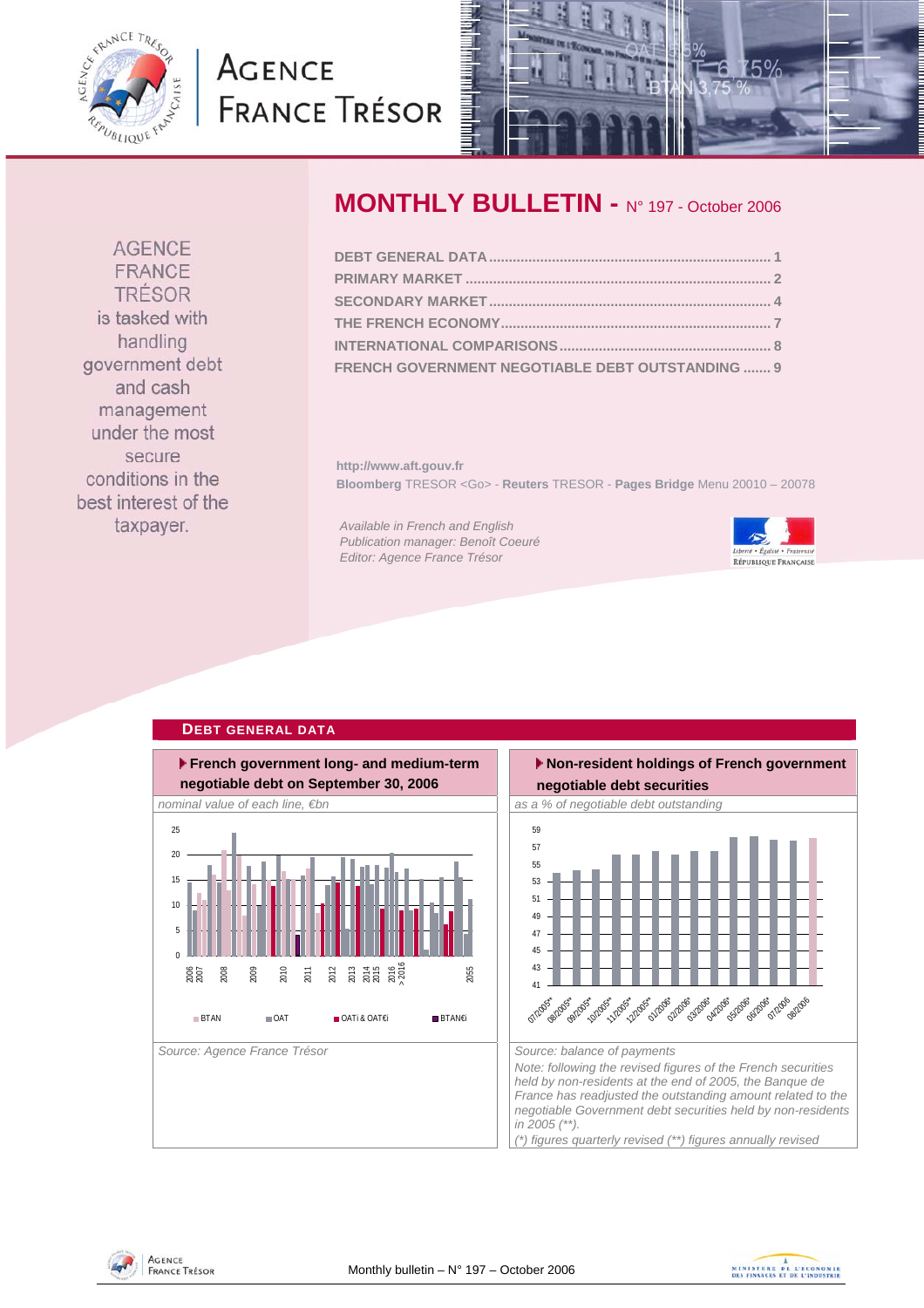#### **PRIMARY MARKET**

<span id="page-1-0"></span>L. بالخليب

E

|               |                 |              |    | <b>BTF</b> |    |                          | <b>BTAN / index linked OAT</b> | <b>OAT</b> |
|---------------|-----------------|--------------|----|------------|----|--------------------------|--------------------------------|------------|
| October 2006  | auction date    |              | 9  | 16         | 23 | 30                       | 19                             |            |
|               | settlement date | 5            | 12 | 19         | 26 | $02$ -nov                | 24                             | 10         |
| November 2006 | auction date    | <sub>6</sub> | 13 | 20         | 27 | $\overline{a}$           | 16                             |            |
|               | settlement date | q            | 16 | 23         | 30 | $\overline{\phantom{a}}$ | 21                             |            |

00.00.07







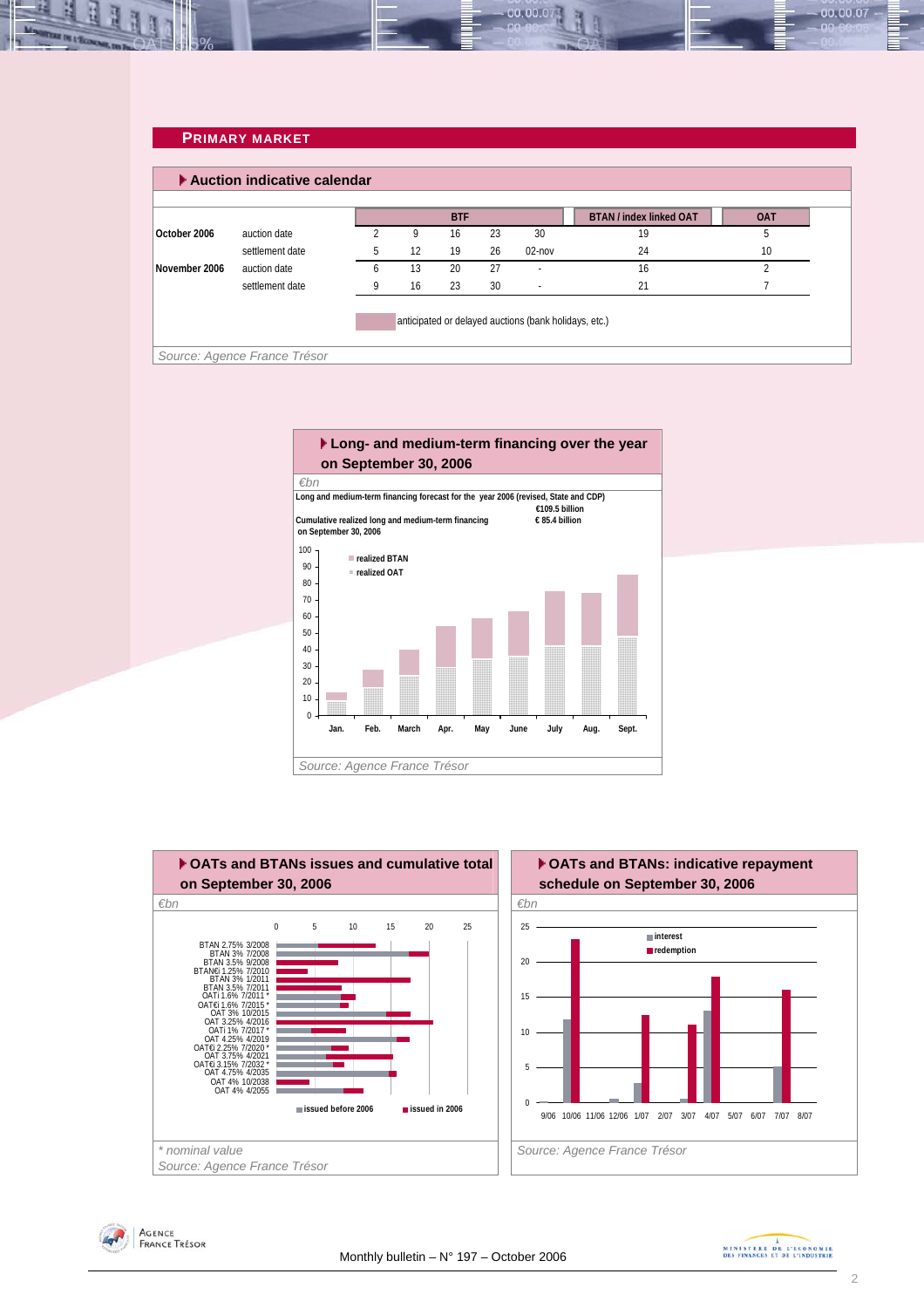#### **OAT and BTAN auctions – September 2006**

可可

| OATi 10 years<br>OAT€i 30 years | <b>BTAN 2 years</b><br><b>BTAN 5 years</b>           |
|---------------------------------|------------------------------------------------------|
| 7/25/2032                       | 9/12/2008<br>7/12/2011                               |
| 3.15%                           | 3.50%<br>3.50%                                       |
| 9/21/2006                       | 9/21/2006<br>9/21/2006                               |
| 9/26/2006                       | 9/26/2006<br>9/26/2006                               |
| $< 1,200$ -------1,700 >        | $<$ 4.500 -------5.000 >                             |
| 1,126                           | 5,785<br>6,410                                       |
| ,427                            | 2,153<br>2,735                                       |
|                                 |                                                      |
| 139                             | 8<br>728                                             |
| ,566                            | 2,161<br>3,463                                       |
| 2.64                            | 2.69<br>2.34                                         |
| 129.92%                         | 99.70%<br>99.08%                                     |
| 1.71%                           | 3.71%<br>3.66%                                       |
| 1.07963                         | $\overline{\phantom{a}}$<br>$\overline{\phantom{a}}$ |
|                                 |                                                      |
| 1.72%<br>1.01956                |                                                      |

00.00.0

#### **BTF auctions – September 2006**

|                            | <b>BTF</b> | <b>BTF</b> | <b>BTF</b> | <b>BTF</b> | <b>BTF</b> |
|----------------------------|------------|------------|------------|------------|------------|
|                            | short term | 1 month    | 3 month    | 6 month    | 1 year     |
| <b>Auction date</b>        | 9/4/2006   |            | 9/4/2006   | 9/4/2006   |            |
| Settlement date            | 9/5/2006   |            | 9/7/2006   | 9/7/2006   |            |
| Maturity                   | 9/14/2006  |            | 11/30/2006 | 3/1/2007   |            |
| <b>Total issued amount</b> | 2,501      |            | 2,005      | 1,406      |            |
| Weighted average rate      | 2.960%     |            | 3.085%     | 3.284%     |            |
| <b>Auction date</b>        |            |            | 9/11/2006  |            | 9/11/2006  |
| Settlement date            |            |            | 9/14/2006  |            | 9/14/2006  |
| Maturity                   |            |            | 12/14/2006 |            | 8/2/2007   |
| <b>Total issued amount</b> |            |            | 2,005      |            | 1,403      |
| Weighted average rate      |            |            | 3.142%     |            | 3.529%     |
| <b>Auction date</b>        |            |            | 9/18/2006  | 9/18/2006  |            |
| Settlement date            |            |            | 9/21/2006  | 9/21/2006  |            |
| Maturity                   |            |            | 12/14/2006 | 3/1/2007   |            |
| <b>Total issued amount</b> |            |            | 2,207      | 1,419      |            |
| Weighted average rate      |            |            | 3.149%     | 3.345%     |            |
| <b>Auction date</b>        |            |            | 9/25/2006  |            | 9/25/2006  |
| Settlement date            |            |            | 9/28/2006  |            | 9/28/2006  |
| Maturity                   |            |            | 12/28/2006 |            | 9/27/2007  |
| <b>Total issued amount</b> |            |            | 2,006      |            | 1,405      |
| Weighted average rate      |            |            | 3.208%     |            | 3.495%     |

*Source: Agence France Trésor* 



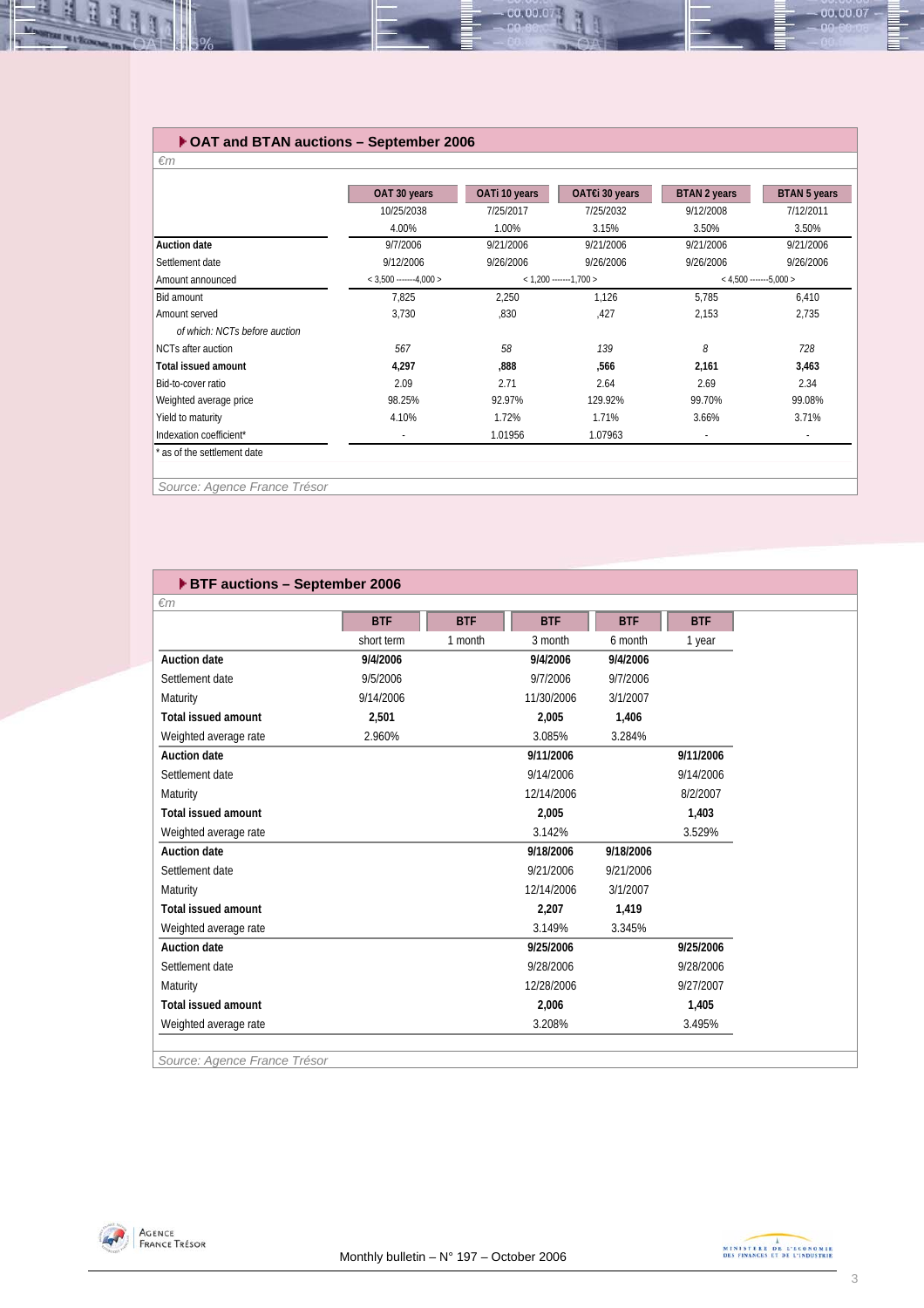<span id="page-3-0"></span>







*(1) difference between the yield of the OAT 4% April 2013 and the yield of the OATi 2.5% July 2013 (2) difference between the yield of the OAT 5% April 2012 and the yield of the OAT€i 3% July 2012 (3) difference between the yield of the OAT 5.5% April 2029 and the yield of the OATi 3.4% July 2029 (4) difference between the yield of the OAT 5.75% October 2032 and the yield of the OAT€i 3.15% July 2032* 

| $\varepsilon$ bn                        |                         |          |          |          |         |          |          |           |
|-----------------------------------------|-------------------------|----------|----------|----------|---------|----------|----------|-----------|
|                                         | end                     | end      | end      | end      | end     | end      | August   | September |
|                                         | 2000                    | 2001     | 2002     | 2003     | 2004    | 2005     | 2006     | 2006      |
| Negotiable government debt              |                         |          |          |          |         |          |          |           |
| outstanding                             | 616                     | 653      | 717      | 788      | 833     | 877      | 887      | 896       |
| OAT                                     | 419                     | 443      | 478      | 512      | 552     | 593      | 618      | 623       |
| <b>BTAN</b>                             | 154                     | 158      | 151      | 167      | 184     | 189      | 187      | 192       |
| <b>BTF</b>                              | 43                      | 52       | 88       | 109      | 97      | 95       | 82       | 81        |
| Swaps outstanding                       | III                     | 37       | 61       | 61       | 61      | 52       | 54       | 55        |
| Average maturity of the negotiable debt |                         |          |          |          |         |          |          |           |
| before swaps                            | 6 years                 | 6 years  | 5 years  | 5 years  | 6 years | 6 years  | 6 years  | 7 years   |
|                                         | 64 days                 | 47 days  | 343 days | 297 days | 79 days | 267 days | 352 days | 8 days    |
| after swaps                             | $^{\prime\prime\prime}$ | 5 years  | 5 years  | 5 years  | 6 years | 6 years  | 6 years  | 6 years   |
|                                         | III                     | 358 days | 266 days | 235 days | 33 days | 228 days | 321 days | 343 days  |



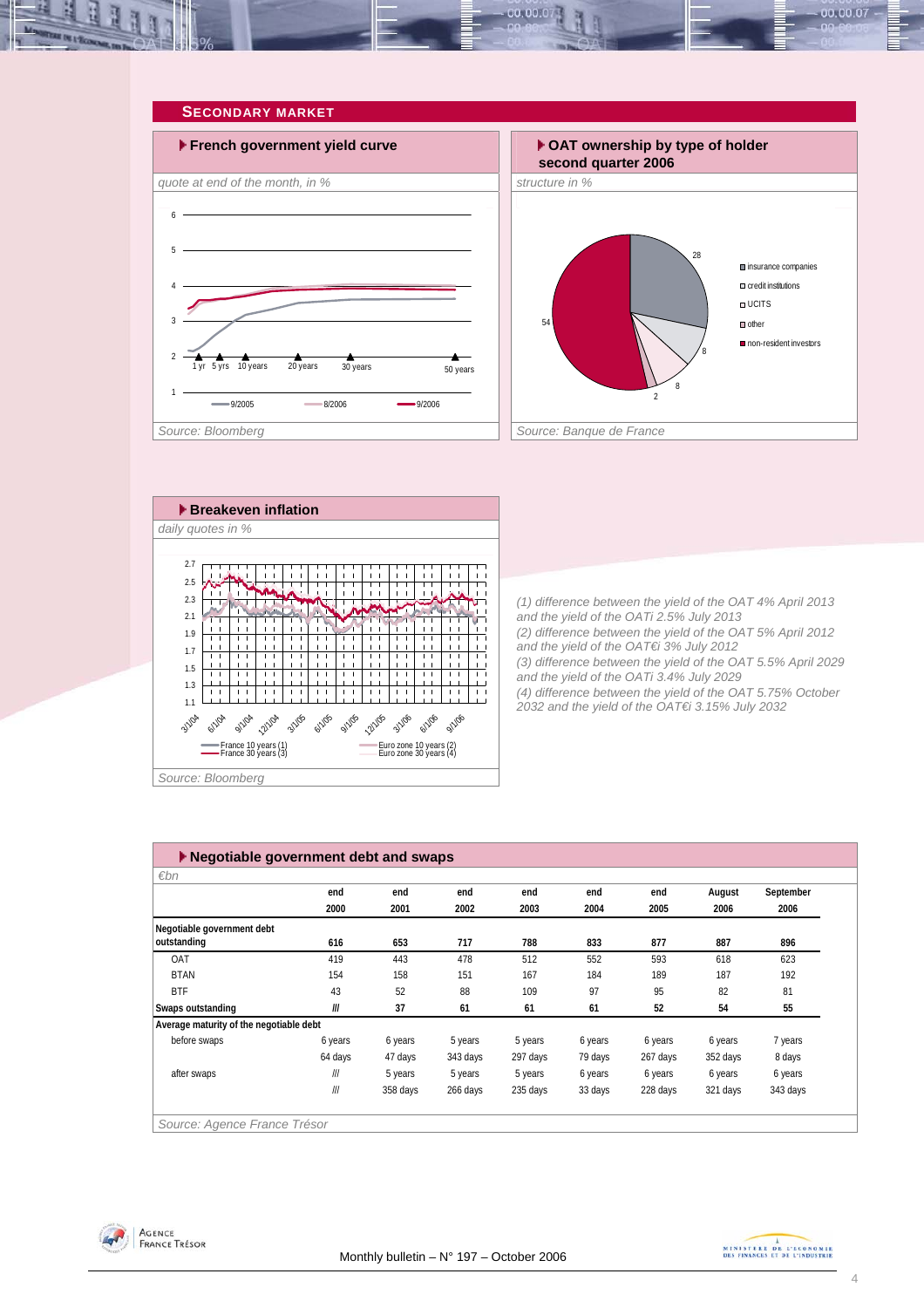









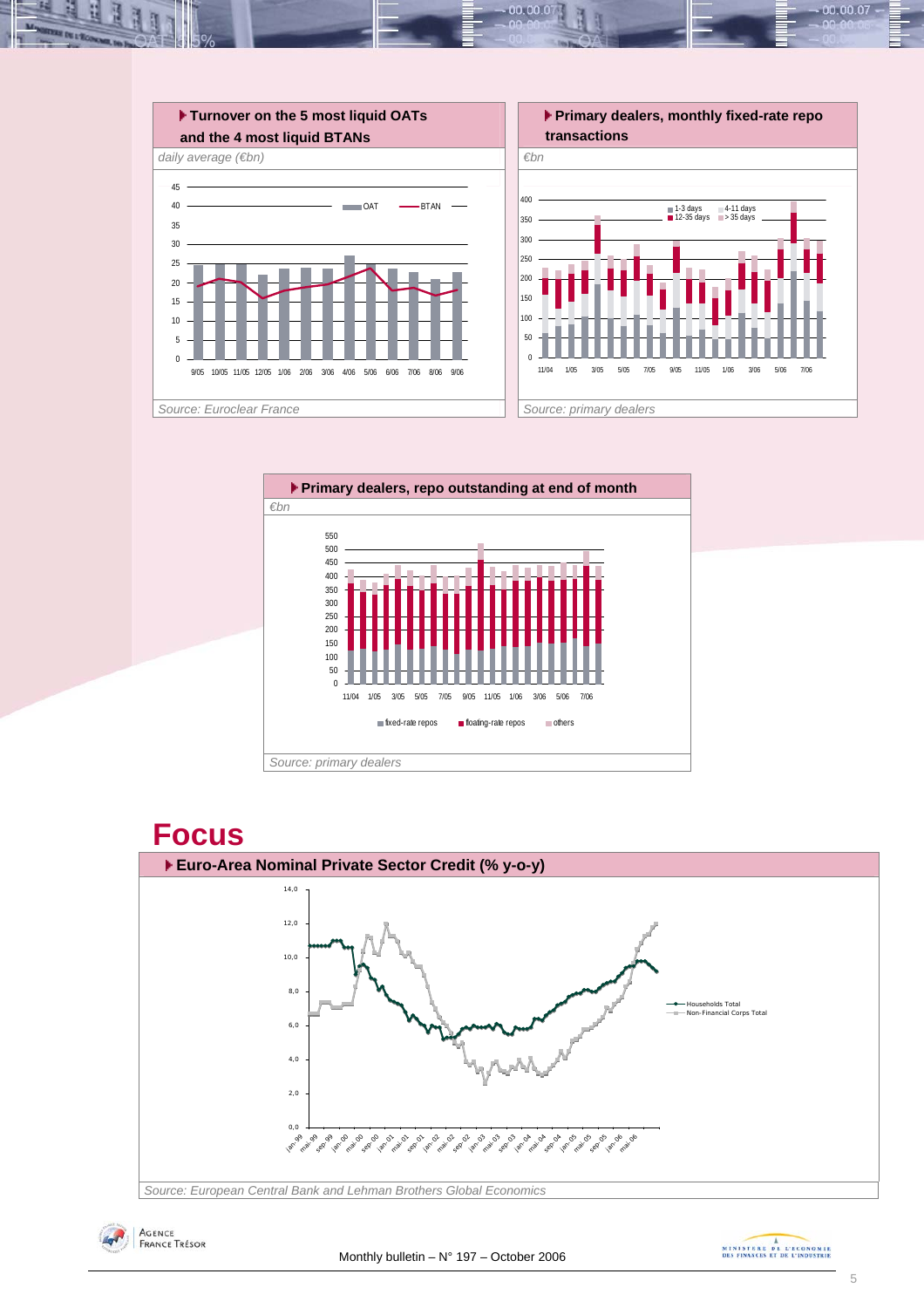#### **TRIBUNE**

## **Money hazard**

Like many other market watchers, Lehman Economics awaited impatiently the outcome from the speech delivered on October 4, 2006 by Ben Bernanke, Federal Reserve Chairman, to the Economics Club in Washington (*Global Weekly Monitor*, September 29, 2006). The suggestion that previous trend of continuous monetary tightening was to be reversed, or at least stalled is what led markets to rally, beating a series of five year records. The elements pointed out to motivate the monetary policy change included the decline in oil prices, but also the expected effects of the drastic reversal of the real estate market in the United States and its likely effects on prices through negative wealth effects.

At the same time, the European Central Bank seems committed to carry on its own series of base rate increases, even when inflation numbers seem more engaging. The September "flash" estimate by eurostat sets the inflation forecasts at 1.8%, the first instance since the beginning of last year when this figure is found below the statutory 2% limit. Similarly, the news on consumer and investor's confidence do not suggest that caution is warranted. In fact, the main reason explaining the ECB's sustained policy is its concern over the first pillar of monetary policy, which emphasizes the need to limit the quantitative expansion of the money supply. That's where things are not quite right. Since 2003, euro zone credit has continuously and substantially expanded. Recent figures (August) provide further backing for monetarist concerns. While the increase of household credit declined slightly (down to 9.2% after having stayed above 10%), the increase in corporate credit was a two digit number for the sixth subsequent month (see Focus).

Observers often contrast the policy stance of the two central banks. In the current instance they do seem to be heading towards opposite directions as far as practical decisions are concerned. And yet, it is striking that there is a considerable convergence of approach, since each one is taking on board a much larger array of variables than what a narrow definition of inflation targeting would suggest. In particular, each one is considering asset prices as a key variable in setting the pace of monetary policy. Whether we are dealing with the factoring in of real estate price declines in the US, or a concern that expanding credit is signalling irrational exuberance on behalf of borrowers, possibly leading to further dangerous increases in real estate prices in Europe, the philosophy is similar. Monetary policy has entered an era where monetary policy decisions strictly speaking and prudential policy more generally are not treated as different matters. The difference between practical decisions in the US and in Europe may only reflect a difference in the timing of business cycles.

If this is so, the natural conclusion is that monetary policy and financial policy have become more intimate than they used to be, in practice if not in theory. This is not without raising problems. In the case of the US real estate market for instance, even pessimistic commentators (e.g. Paul Krugman *New York Times*, August 25, 2006) are setting potential losses at a modest 20% in real terms, spread over several years. Surfing on this low pressure to avoid monetary tightening seems reasonable enough. Yet of course if such was not the case and if, say, the price declines were more substantial, it would become harder and harder for monetary policy to remain a faithful companion of financial trends. For such is the paradox: that monetary policy can alleviate financial pressures as long as these remain moderate. But if this fails, shouldn't one eventually revert to less palatable truths, and defend monetary stability against all winds?

> Marc Flandreau **Lehman Brothers**

# *NB: this Agence France Trésor forum offers economists an opportunity to express their personal opinion. Thus, the above article strictly*

*reflects the author's view, and should not be construed as expressing the viewpoints of Agence France Trésor or the Ministry of the Economy, Finance and Industry.* 



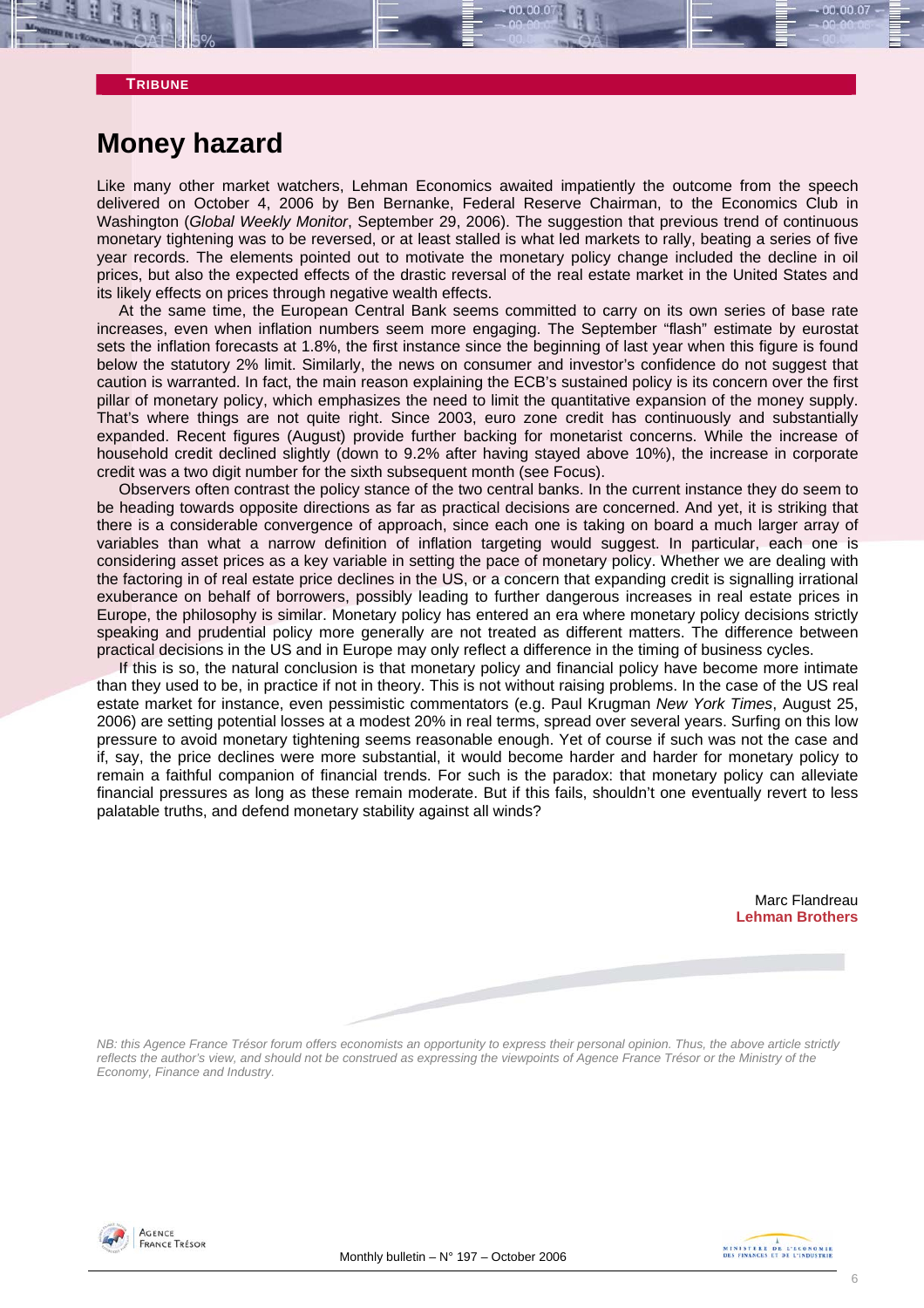<span id="page-6-0"></span>

### **THE FRENCH ECONOMY**

| $\blacktriangleright$ Macro-economic forecast |      | Recent economic indicators |               |                                                          |                  |
|-----------------------------------------------|------|----------------------------|---------------|----------------------------------------------------------|------------------|
| Real growth rate as a %                       |      |                            |               |                                                          |                  |
|                                               | 2005 | 2006                       | 2007          | Industrial output*, year-on-year                         |                  |
| French GDP                                    | 1.2  | $< 2 - 2.5 >$              | $< 2 - 2.5 >$ | Household consumption*, year-on-year                     |                  |
| Euro zone GDP                                 | 1.4  | 2.5                        | 2.0           | Unemployment rate (ILO)<br>Consumer prices, year-on-year |                  |
| Household consumption                         | 2.1  | 2.8                        | 2.8           | all items                                                |                  |
| <b>Business investment</b>                    | 3.6  | 3.6                        | 3.6           | all items excluding tobacco                              |                  |
| Exports                                       | 3.1  | 7.9                        | 6.2           | Trade balance, fob-fob, sa                               | $-3.7$           |
| Imports                                       | 6.1  | 8.0                        | 6.1           | Current account balance, sa                              | $-2.4$<br>$-4.0$ |
| Consumer prices                               | 1.8  | 1.8                        | 1.8           |                                                          | $-0.8$           |
| (year-on-year)                                |      |                            |               | 10-year constant maturity rate (TEC10)                   |                  |
|                                               |      |                            |               | 3-month interest rate (Euribor)                          |                  |

| cast |               |               | $\blacktriangleright$ Recent economic indicators |               |            |  |
|------|---------------|---------------|--------------------------------------------------|---------------|------------|--|
|      |               |               |                                                  |               |            |  |
| 2005 | 2006          | 2007          | Industrial output*, year-on-year                 | 1.3%          | 7/2006     |  |
| 1.2  | $< 2 - 2.5 >$ | $< 2 - 2.5 >$ | Household consumption*, year-on-year             | 6.4%          | 8/2006     |  |
|      |               |               | Unemployment rate (ILO)                          | 9.0%          | 8/2006     |  |
| 1.4  | 2.5           | 2.0           | Consumer prices, year-on-year                    |               |            |  |
| 2.1  | 2.8           | 2.8           | all items                                        | 1.9%          | 8/2006     |  |
| 3.6  | 3.6           | 3.6           | all items excluding tobacco                      | 1.9%          | 8/2006     |  |
| 3.1  | 7.9           | 6.2           | Trade balance, fob-fob, sa                       | $-3.7$ EUR bn | 7/2006     |  |
|      |               |               |                                                  | $-2.4$ EUR bn | 6/2006     |  |
| 6.1  | 8.0           | 6.1           | Current account balance, sa                      | $-4.0$ EUR bn | 7/2006     |  |
| 1.8  | 1.8           | 1.8           |                                                  | $-0.8$ EUR bn | 6/2006     |  |
|      |               |               | 10-year constant maturity rate (TEC10)           | 3.68%         | 09/29/2006 |  |
|      |               |               | 3-month interest rate (Euribor)                  | 3.417%        | 09/29/2006 |  |
|      |               |               | EUR/USD                                          | 1.2660        | 09/29/2006 |  |
|      |               |               | EUR / JPY                                        | 149.34        | 09/29/2006 |  |
|      |               |               |                                                  |               |            |  |

*Source: Ministry of the Economy, Finance and Industry, Draft budget bill 2007* 

*\*manufactured goods –* 

*Source: Insee; Ministry of the Economy, Finance and Industry; Banque de France* 





|                                                       |          |          |          | end-of-August level |          |
|-------------------------------------------------------|----------|----------|----------|---------------------|----------|
|                                                       | 2004     | 2005     | 2004     | 2005                | 2006     |
| General budget                                        |          |          |          |                     |          |
| balance                                               | $-4541$  | $-4515$  | $-34.44$ | $-4518$             | $-38.39$ |
| revenue                                               | 242.99   | 249 11   | 140.88   | 151 94              | 139.57   |
| expenditure                                           | 288.40   | 294.27   | 175.32   | 197.12              | 177.96   |
| Balance of special                                    |          |          |          |                     |          |
| Treasury accounts                                     | 1.53     | 168      | $-1177$  | $-17.52$            | $-13.34$ |
| General budget                                        |          |          |          |                     |          |
| outturn                                               | $-43.88$ | $-43.47$ | $-46.21$ | $-62.70$            | $-51.73$ |
|                                                       |          |          |          |                     |          |
|                                                       |          |          |          |                     |          |
| Source: Ministry of the Economy, Finance and Industry |          |          |          |                     |          |

**Public finance: general government deficit and debt**  *€bn As a % of GDP* 



*Source: according to Maastricht Treaty, Insee and Ministry of the Economy, Finance and Industry* 



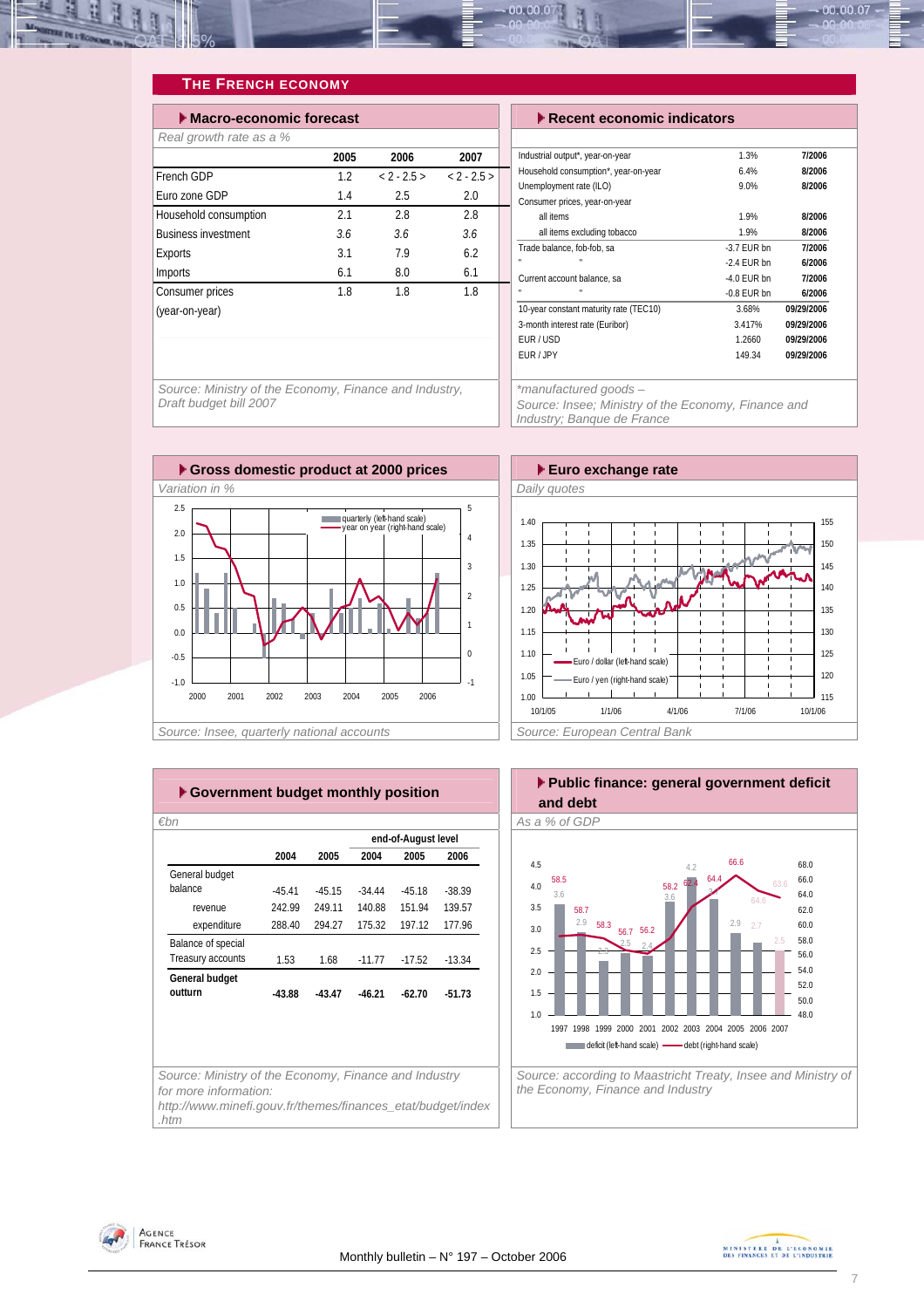<span id="page-7-0"></span>

|    | Timetable for the release of French economic indicators           |    |                                                          |  |  |  |  |  |  |  |  |
|----|-------------------------------------------------------------------|----|----------------------------------------------------------|--|--|--|--|--|--|--|--|
|    | October 2006                                                      |    | November 2006                                            |  |  |  |  |  |  |  |  |
| 5  | Central government budget: statement at end of August             | 7  | Central government budget: statement at end of September |  |  |  |  |  |  |  |  |
| 6  | Gross foreign exchange reserves in September                      | 8  | Gross foreign exchange reserves in October               |  |  |  |  |  |  |  |  |
| 10 | Industrial output in August                                       | 10 | Industrial output in September                           |  |  |  |  |  |  |  |  |
| 10 | Foreign trade in August                                           | 10 | Foreign trade in September                               |  |  |  |  |  |  |  |  |
| 13 | Consumer prices: index for September                              | 10 | Consumer prices: index for October                       |  |  |  |  |  |  |  |  |
| 13 | Cost-of-construction: index Q2-2006                               | 10 | PIB flash estimate 03-2006                               |  |  |  |  |  |  |  |  |
| 19 | Balance of payments in August                                     | 16 | Industrial investments: Quaterly October survey          |  |  |  |  |  |  |  |  |
| 24 | Household consumption of manufactured goods in September          | 17 | Payroll employment: provisional results Q3-2006          |  |  |  |  |  |  |  |  |
| 25 | Industrial trends: monthly survey for October                     | 17 | Wages: provisional statistics Q3-2006                    |  |  |  |  |  |  |  |  |
| 30 | Industrial trends: quaterly survey for October                    | 17 | Balance of payments in September                         |  |  |  |  |  |  |  |  |
| 31 | New building starts in September                                  | 21 | National quarterly accounts: first results Q3-2006       |  |  |  |  |  |  |  |  |
| 31 | Household confidence survey: October survey                       | 22 | Household consumption of manufactured goods in October   |  |  |  |  |  |  |  |  |
| 31 | Industrial producer prices: September index                       | 24 | Industrial trends: monthly survey for November           |  |  |  |  |  |  |  |  |
| 31 | Job seekers in September                                          | 28 | New building starts in October                           |  |  |  |  |  |  |  |  |
| 31 | Net foreign exchange reserves in September                        | 28 | Sales of new dwelling units: Q3-2006                     |  |  |  |  |  |  |  |  |
|    |                                                                   | 30 | Industrial producer prices: October index                |  |  |  |  |  |  |  |  |
|    |                                                                   | 30 | Household confidence survey: November survey             |  |  |  |  |  |  |  |  |
|    |                                                                   | 30 | Net foreign exchange reserves in October                 |  |  |  |  |  |  |  |  |
|    |                                                                   | 30 | Job seekers in October                                   |  |  |  |  |  |  |  |  |
|    |                                                                   |    |                                                          |  |  |  |  |  |  |  |  |
|    | Harmonized index of consumer prices - Eurozone (Eurostat)         |    |                                                          |  |  |  |  |  |  |  |  |
|    | Index for September: October 17<br>Index for October: November 16 |    |                                                          |  |  |  |  |  |  |  |  |
|    |                                                                   |    |                                                          |  |  |  |  |  |  |  |  |

00.00.0



### 106.4 70.8 42.8 66.8 67.7 63.8 158.9 0. 25.0 50.0 75.0 100.0 125.0 150.0 175.0 U.K. France Germany Italy euro zone USA Japan



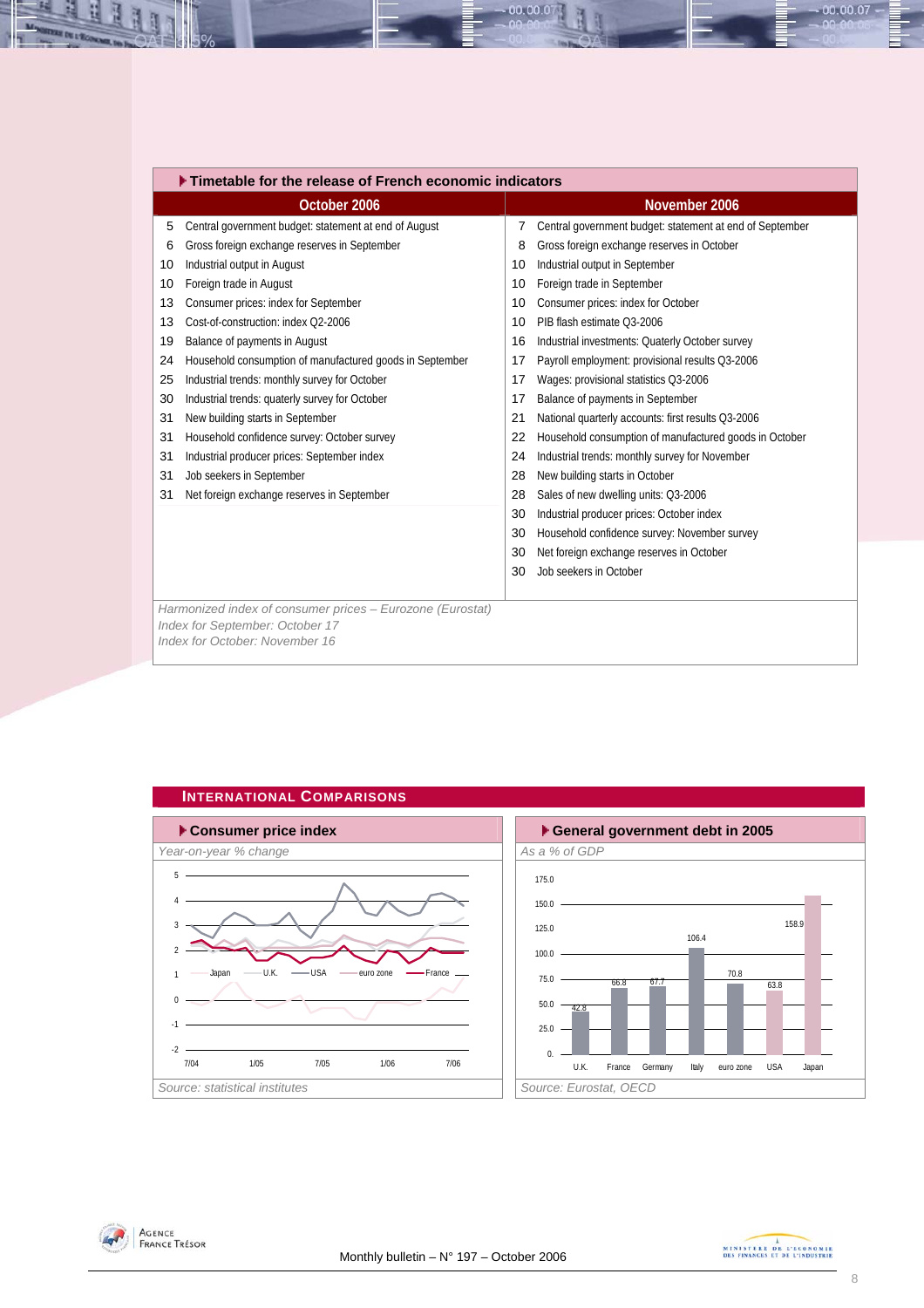#### **FRENCH GOVERNMENT NEGOTIABLE DEBT OUTSTANDING -** *DETTE NEGOCIABLE DE L'ETAT*

 $00.00.01$ 

 **OAT au 30 septembre 2006** */ fungible Treasury bonds at September 30, 2006*

| <b>CODE ISIN</b><br><b>Euroclear France</b> | Libellé de l'emprunt /<br>Bond                                                                                                                                                                                                                                                               | Encours / Outstanding            | Coefficient<br>d'indexation /<br>indexation<br>coefficient | Valeur nominale/ démembré<br>face value / stripped | <b>CODE ISIN</b><br>Euroclear France | Libellé de l'emprunt /<br>Bond               | <b>Encours / Outstanding</b>                               | Coefficient<br>d'indexation /<br>indexation<br>coefficient | Valeur nominale/<br>face value | démembré<br>/stripped |                 |
|---------------------------------------------|----------------------------------------------------------------------------------------------------------------------------------------------------------------------------------------------------------------------------------------------------------------------------------------------|----------------------------------|------------------------------------------------------------|----------------------------------------------------|--------------------------------------|----------------------------------------------|------------------------------------------------------------|------------------------------------------------------------|--------------------------------|-----------------------|-----------------|
|                                             | Échéance 2006                                                                                                                                                                                                                                                                                | 23 328 810 401                   |                                                            |                                                    |                                      | Échéance 2015                                | 45 178 461 933                                             |                                                            |                                |                       |                 |
| FR0000570533                                | OAT 6,5% 25 octobre 2006                                                                                                                                                                                                                                                                     | 14 484 140 991                   |                                                            | 1 301 940 000                                      | FR0010163543                         | OAT 3,5% 25 avril 2015                       | 18 055 313 893                                             |                                                            |                                | 27 750 000            |                 |
| FR0000570541 V                              | OAT TEC10 25 octobre 2006                                                                                                                                                                                                                                                                    | 8 844 669 410                    |                                                            |                                                    | FR0010135525                         | OATEi 1,6% 25 juillet 2015                   | 9 673 148 040 (1                                           | 1,04394                                                    | 9 266 000 000                  |                       |                 |
|                                             | Échéance 2007                                                                                                                                                                                                                                                                                | 32 535 826 604                   |                                                            |                                                    | FR0010216481                         | OAT 3% 25 octobre 2015                       | 17 450 000 000                                             |                                                            |                                | 94 460 000            |                 |
| FR0000570574                                | OAT 5,5% 25 avril 2007                                                                                                                                                                                                                                                                       | 17 898 775 424                   |                                                            | 638 980 000                                        |                                      | Échéance 2016                                | 37 113 000 000                                             |                                                            |                                |                       |                 |
| FR0000570590                                | OAT 5,5% 25 octobre 2007                                                                                                                                                                                                                                                                     | 14 637 051 180                   |                                                            | 290 680 000                                        | FR0010288357                         | OAT 3,25% 25 avril 2016                      | 20 461 000 000                                             |                                                            |                                | 35 700 000            |                 |
|                                             | Échéance 2008                                                                                                                                                                                                                                                                                | 42 188 093 494                   |                                                            |                                                    | FR0000187361                         | OAT 5% 25 octobre 2016<br>Échéance 2017      | 16 652 000 000<br>9 245 323 100                            |                                                            |                                | 1 243 780 000         |                 |
| FR0000570632                                | OAT 5,25% 25 avril 2008                                                                                                                                                                                                                                                                      | 24 403 932 367                   |                                                            | 804 110 000                                        | FR00102351761                        | OATi 1% 25 juillet 2017                      | 9 245 323 100 (1)                                          | 1.01933                                                    | 9 070 000 000                  |                       |                 |
| FR0000570665                                | OAT 8.5% 25 octobre 2008                                                                                                                                                                                                                                                                     | 17 784 161 127                   |                                                            | 4 440 950 000                                      |                                      | Échéance 2019                                | 26 201 285 359                                             |                                                            |                                |                       |                 |
|                                             | Échéance 2009                                                                                                                                                                                                                                                                                | 63 962 156 837                   |                                                            |                                                    | FR0000189151                         | OAT 4,25% 25 avril 2019                      | 17 344 000 000                                             |                                                            |                                | 150 890 000           |                 |
| FR0000570673V                               | OAT TEC10 25 janvier 2009                                                                                                                                                                                                                                                                    | 9 853 044 498                    |                                                            |                                                    | FR0000570921                         | OAT 8.5% 25 octobre 2019                     | 8 844 392 893                                              |                                                            |                                | 4 137 930 000         |                 |
| FR0000571432                                | OAT 4% 25 avril 2009                                                                                                                                                                                                                                                                         | 18 640 258 371                   |                                                            | 1 690 680 000                                      | FR0000570954 C                       | ETAT 9.82% 31 décembre 2019                  | 12 892 466                                                 |                                                            | 6 692 154                      |                       |                 |
| FR0000571424                                | OATi 3% 25 juillet 2009                                                                                                                                                                                                                                                                      | 15 624 716 930 (1)               | 1,13129                                                    | 13 811 416 109                                     | FR00100505591                        | Échéance 2020<br>OATEi 2,25% 25 juillet 2020 | 9 980 198 800<br>9 980 198 800 (1                          | 1,06535                                                    | 9 368 000 000                  |                       |                 |
| FR0000186199                                | OAT 4% 25 octobre 2009<br>Échéance 2010                                                                                                                                                                                                                                                      | 19 844 137 038<br>31 162 742 970 |                                                            | 602 450 000                                        |                                      | Échéance 2021                                | 15 166 000 000                                             |                                                            |                                |                       |                 |
| FR0000186603                                | OAT 5,5% 25 avril 2010                                                                                                                                                                                                                                                                       | 15 311 719 352                   |                                                            | 551 570 000                                        | FR0010192997                         | OAT 3,75% 25 avril 2021                      | 15 166 000 000                                             |                                                            |                                | 694 540 000           |                 |
| FR0000187023                                | OAT 5.5% 25 octobre 2010                                                                                                                                                                                                                                                                     | 15 851 023 618                   |                                                            | 2068130000                                         |                                      | Échéance 2022                                | 1 243 939 990                                              |                                                            |                                |                       |                 |
|                                             | Échéance 2011                                                                                                                                                                                                                                                                                | 44 516 625 542                   |                                                            |                                                    | FR0000571044                         | OAT 8,25% 25 avril 2022                      | 1 243 939 990                                              |                                                            |                                | 906 150 000           |                 |
|                                             |                                                                                                                                                                                                                                                                                              |                                  |                                                            |                                                    |                                      | Échéance 2023                                | 10 606 195 903                                             |                                                            |                                |                       |                 |
| FR0000570731                                | OAT 6.5% 25 avril 2011                                                                                                                                                                                                                                                                       | 19 572 445 710                   |                                                            | 921 200 000                                        | FR0000571085                         | OAT 8,5% 25 avril 2023                       | 10 606 195 903                                             |                                                            |                                | 7 235 290 000         |                 |
| FR0010094375                                | OATi 1,6% 25 juillet 2011                                                                                                                                                                                                                                                                    | 10 889 293 500 (1)               | 1,05670                                                    | 10 305 000 000                                     |                                      | Échéance 2025                                | 8 511 928 118                                              |                                                            |                                |                       |                 |
| FR0000187874                                | OAT 5% 25 octobre 2011                                                                                                                                                                                                                                                                       | 14 054 886 332                   |                                                            | 550 640 000                                        | FR0000571150                         | OAT 6% 25 octobre 2025                       | 8511928118                                                 |                                                            |                                | 3 261 550 000         |                 |
|                                             | Échéance 2012                                                                                                                                                                                                                                                                                | 56 650 230 503                   |                                                            |                                                    |                                      | Échéance 2028                                | 13 702 119                                                 |                                                            |                                |                       |                 |
| FR0000188328                                | OAT 5% 25 avril 2012                                                                                                                                                                                                                                                                         | 15 654 110 580                   |                                                            | 1 439 550 000                                      | FR0000571226 C                       | OAT zéro coupon 28 mars 2028                 | 13 702 119 (                                               |                                                            | 46 232 603                     |                       |                 |
| FR0000188013 I                              | OAT€i 3% 25 juillet 2012                                                                                                                                                                                                                                                                     | 15 956 299 660 (1)               | 1,10089                                                    | 14 494 000 000                                     |                                      | Échéance 2029                                | 22 449 294 674                                             |                                                            |                                |                       |                 |
| FR0000188690                                | OAT 4,75% 25 octobre 2012                                                                                                                                                                                                                                                                    | 19 554 122 924                   |                                                            | 490 500 000                                        | FR0000571218                         | OAT 5,5% 25 avril 2029                       | 15 500 880 458                                             |                                                            |                                | 2 780 370 000         |                 |
| FR0000570780                                | OAT 8,5% 26 décembre 2012                                                                                                                                                                                                                                                                    | 5 485 697 339                    |                                                            |                                                    | FR00001864131                        | OATi 3.4% 25 juillet 2029<br>Échéance 2032   | 6 948 414 216 (1)                                          | 1,12650                                                    | 6 168 144 000                  |                       |                 |
|                                             | Échéance 2013                                                                                                                                                                                                                                                                                | 51 702 364 835                   |                                                            |                                                    | FR00001887991                        | OATEi 3,15% 25 juillet 2032                  | 28 171 051 380<br>9 433 051 380 (1)                        | 1,07942                                                    | 8 739 000 000                  |                       |                 |
| FR0000188989                                | OAT 4% 25 avril 2013                                                                                                                                                                                                                                                                         | 19 137 183 879                   |                                                            | 140 900 000                                        | FR0000187635                         | OAT 5,75% 25 octobre 2032                    | 18 738 000 000                                             |                                                            |                                | 7513300000            |                 |
| FR00001889551                               | OATi 2,5% 25 juillet 2013                                                                                                                                                                                                                                                                    | 14 968 423 277 (1)               | 1,07363                                                    | 13 941 882 471                                     |                                      | Échéance 2035                                | 15 614 000 000                                             |                                                            |                                |                       |                 |
| FR0010011130                                | OAT 4% 25 octobre 2013                                                                                                                                                                                                                                                                       | 17 596 757 679                   |                                                            | 108 800 000                                        | FR0010070060                         | OAT 4,75% 25 avril 2035                      | 15 614 000 000                                             |                                                            |                                | 3 248 400 000         |                 |
|                                             | Échéance 2014                                                                                                                                                                                                                                                                                | 32 145 724 224                   |                                                            |                                                    |                                      | Échéance 2038                                | 4 297 000 000                                              |                                                            |                                |                       |                 |
| FR0010061242                                | OAT 4% 25 avril 2014                                                                                                                                                                                                                                                                         | 18 039 752 234                   |                                                            | 35 280 000                                         | FR0010371401                         | OAT 4% 25 octobre 2038                       | 4 297 000 000                                              |                                                            |                                | 63 700 000            |                 |
| FR0010112052                                | OAT 4% 25 octobre 2014                                                                                                                                                                                                                                                                       | 14 105 971 990                   |                                                            | 60 700 000                                         |                                      | Échéance 2055                                | 11 283 000 000                                             |                                                            |                                |                       |                 |
|                                             |                                                                                                                                                                                                                                                                                              |                                  |                                                            |                                                    | FR0010171975                         | OAT 4% 25 avril 2055                         | 11 283 000 000                                             |                                                            |                                | 1 341 750 000         |                 |
|                                             |                                                                                                                                                                                                                                                                                              |                                  |                                                            |                                                    |                                      |                                              | <b>Total OAT / total fungible Treasury bonds</b>           |                                                            |                                |                       | 623 266 956 786 |
|                                             | (1) Encours OAT indexées = valeur nominale x coefficient d'indexation / indexed bonds outstanding = face value x indexation coefficient                                                                                                                                                      |                                  |                                                            |                                                    |                                      |                                              |                                                            |                                                            |                                |                       |                 |
|                                             | (2) y compris intérêts capitalisés au 31/12/2005 / including coupons capitalized at 12/31/2005 ; non offerte à la souscription / not open to subscription<br>(3) valeur actualisée au 31/03/2006 / actualized value at 03/31/2006 ; non offerte à la souscription / not open to subscription |                                  |                                                            |                                                    |                                      |                                              | Encours démembré /stripped outstanding                     |                                                            |                                |                       | 48 872 620 000  |
|                                             | OATi: OAT indexée sur l'indice français des prix à la consommation (hors tabac) / OAT indexed on the French consumer price index (excluding tobacco)                                                                                                                                         |                                  |                                                            |                                                    |                                      |                                              | En % des lignes démembrables<br>As a % of strippable bonds |                                                            |                                |                       |                 |

*OATi : OAT indexée sur l'indice français des prix à la consommation (hors tabac) / OAT indexed on the French consumer price index (excluding tobacco) OAT€i : OAT indexée sur l'indice des prix à la consommation harmonisé de la zone euro (hors tabac) / OAT indexed on the eurozone harmonized index of consumer price (excluding tobacco)*



00.00.07

 $00,00$ 

<span id="page-8-0"></span>

**BE IN L'ECON**